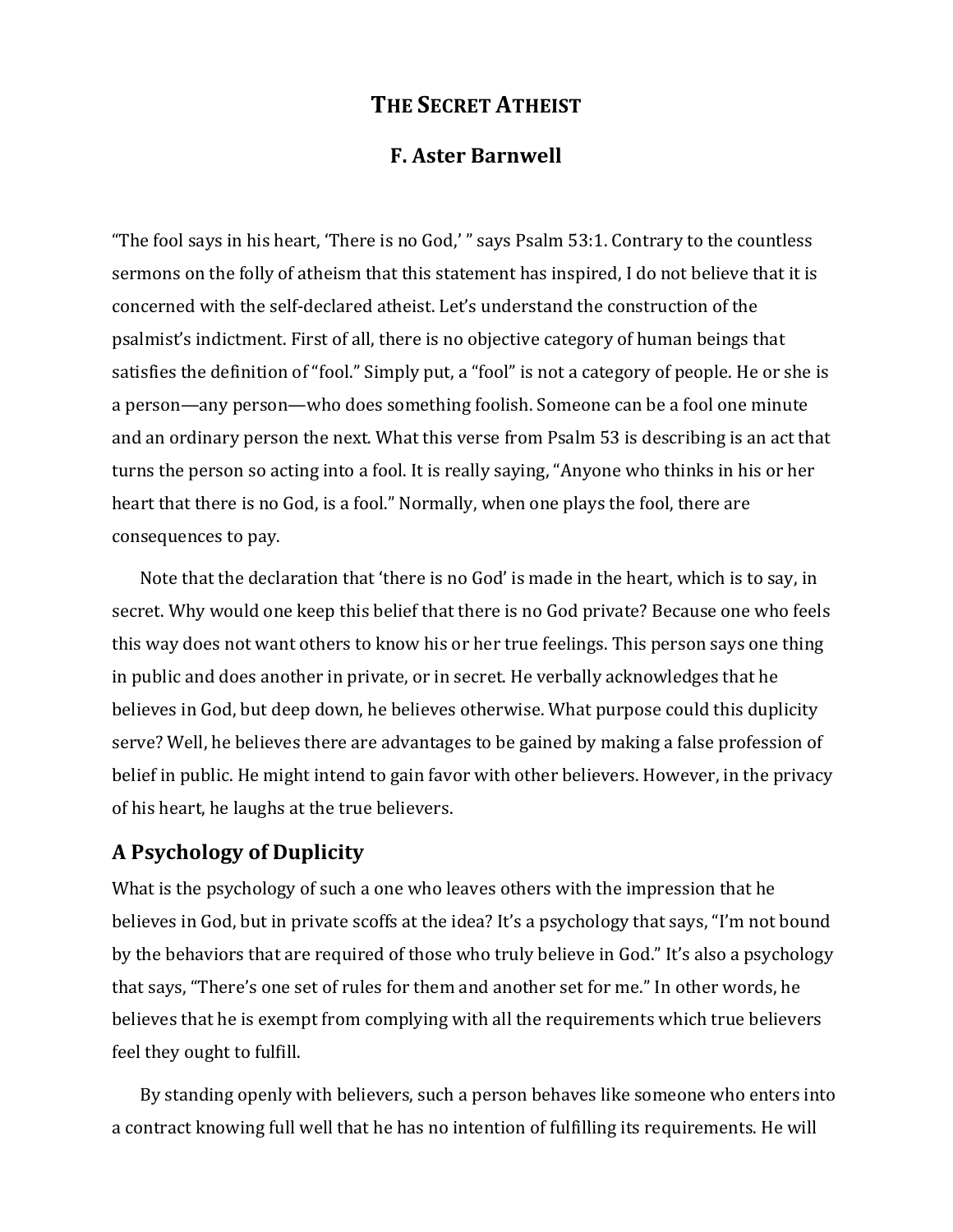renege on a contract with any counter-party whom he believes does not have the power to force compliance from his part, because, for him, a contract is simply a way of getting something that he wants. By making a public show of belief in God while choosing in secret not to behave in a way that belief in God requires, such a one has no concern for the consequences. In other words, he is behaving as if the God in whom he professes belief is powerless or non-existent. So, in effect, he's saying in his heart that there is no God!

Why burden oneself with obeying the precepts with which God-fearing people are expected to comply when there is no consequence or penalty for non-compliance? That's why such a person is called a fool. He's living a double life and is basing his strategy on the things he's experienced in his life so far. Perhaps, he has ignored so many precepts in the past without experiencing any adverse consequences. However, Christian scriptures say that one day with the Lord is as a thousand years, and a thousand years as one day.<sup>1</sup> For the individual who is living a double life of a secret identity hidden away from public scrutiny, he will find one day that his secrets will get out. Because, one day, the heart will get too heavy under the burden of too many secrets. Or perhaps, he will get careless, and his duplicity will be discovered. Such are the unfathomable ways of the heart, for as the  $17<sup>th</sup>$ century French philosopher, Blaise Pascal puts it, "The heart has reasons that the reason cannot know."<sup>2</sup>

## **Beyond Believing or Disbelieving in God**

I believe that the Christian community has for too long concerned itself with trying to convert self-declared atheists, people who, for one reason or another, do not feel sufficient justification exists to make an intellectual accommodation for a transcendent authority outside of themselves. Despite such a stance, if such individuals live their lives with caring and compassion for others, then whether they profess verbally to believe in God, or not, does not really matter. What matters is that, through their compassion, they're acknowledging the existence of other human beings. And this is more useful than acknowledging that God exists but acting in disregard for other human beings who walk the earth with them.

 $\overline{a}$ 

<sup>1</sup> "…with the Lord one day is as a thousand years, and a thousand years as one day." (2 Peter 3:8 ESV)

<sup>2</sup> Blaise Pascal, *Pensees*, translated by W. F. Trotter, Sec. IV, 277.

http://oregonstate.edu/instruct/phl302/texts/pascal/pensees-contents.html